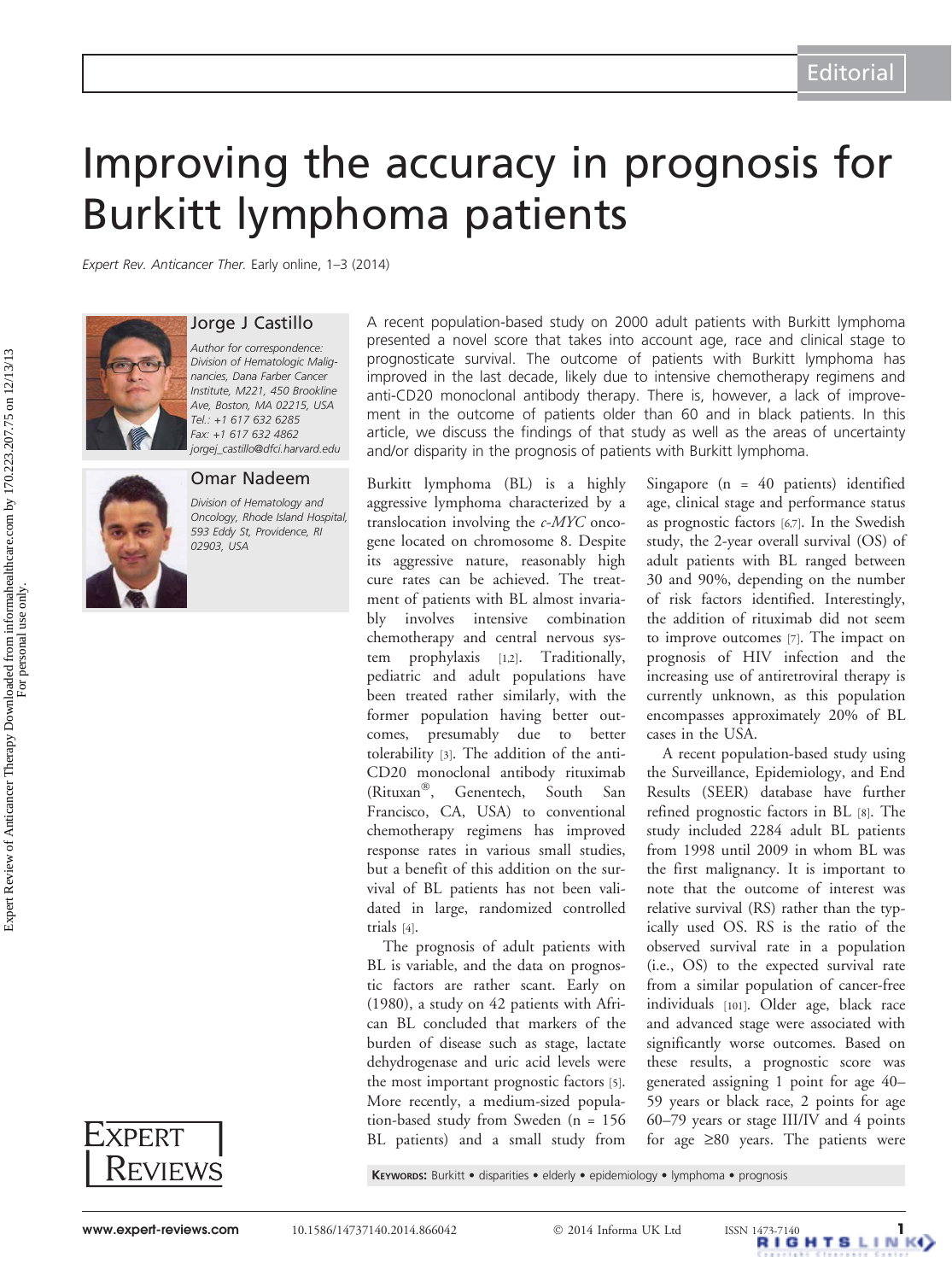classified as low (0–1 points), low-intermediate (2 points), high-intermediate (3 points) and high risk  $(≥4$  points), with 5-year RS rates of 71, 55, 41 and 29%, respectively.

The survival analysis in BL patients over the past decade only showed improvement in patients younger than 60 years of age. In the time period analysis, the 3-year RS in patients 20–39 years increased steadily during the 1990s likely due to the introduction of intensive regimens, and continued improving during the 2000s, which correlates with the introduction of rituximab. The group of patients 40–59 years also experienced an improvement during these two periods although at a lower degree than the younger cohort. However, patients >60 years did not seem to obtain benefit from intensive regimens or rituximab. One could hypothesize that to benefit from rituximab, one should first benefit from intensive regimens. These findings solidify age as the most powerful prognostic factor in BL. However, whether survival in BL is a function of age due to tolerability and/or toxicity issues, or whether older patients are more resistant to chemoimmunotherapy needs to be further investigated.

Not surprisingly, clinical stage appeared to be the second most important prognostic factor. However, the staging system used by SEER (i.e., Ann Arbor), although a commonly used system and reliable reflection of the burden of disease, may not be ideal in BL, as it does not accurately portray the extent of extranodal involvement. For this reason, other staging systems such as the St. Jude/Murphy are used mainly in pediatric populations. However, such staging systems were developed when surgery was routinely used for diagnostic and therapeutic purposes. Due to the advent of highly effective chemotherapy, surgery is no longer considered a standard of care for BL. It is likely, however, that other markers of burden of disease such as lactate dehydrogenase levels or bone marrow involvement could also be of value for survival prognosis in patients with BL.

A novel finding was the significantly worse outcomes in blacks compared with other races. The etiology of this is unclear as the trend was independent of socioeconomic status, although access to care data was not available. A higher proportion of black patients do present with stage IV disease but the outcomes are inferior regardless of stage. Interestingly, the period analysis showed a lack of benefit in blacks seen during the 2000s (rituximab era). Few studies have suggested that black patients are less likely to receive chemotherapy or rituximab as part of their therapy [\[9\]](#page-2-0). However, it is unclear whether the source of the disparity is a lack of healthcare access, refusal of therapy or a distinct metabolism of chemoimmunotherapy in such demographic. Another population-based study using the SEER database that included pediatric patients also confirms our findings of poor outcomes in black patients with BL [[10](#page-2-0)]. Furthermore, other

epidemiological studies have associated blacks with worse outcomes in diffuse large B cell and Hodgkin lymphoma [[11](#page-2-0),[12\]](#page-2-0). Certainly, additional research should be performed to address these disparities.

BL remains a potentially curable disease and cure should be the goal of our therapy, whenever possible. Based on recent studies, the prognosis of patients with BL has improved with the advent of intensive chemotherapy and rituximab. The prognostic tool described above has several potential applications. First, it provides meaningful information that practitioners can include in their clinical discussions with patients and families. Second, it could be used in the design of prospective clinical trials to uniform interpretation. Finally, specific groups of patients who might not benefit from our current strategies have been identified (i.e., patients older than 60 and blacks). In such cases, moving away from toxic and potentially useless regimens might be the more humane pathway but, overall, it provides a platform to focus our research efforts on improving therapies for these patients. One approach would be intensifying therapy with the introduction of high-dose chemotherapy followed by autologous stem cell transplant. A recent study has shown improvement in survival in patients with high-risk diffuse large B-cell lymphoma who underwent autologous stem cell transplant [[13\]](#page-2-0). However, tolerability could be an issue and this approach would be reserved for patients with excellent performance status. A second approach would be to move away from standard chemotherapy and use new generation drugs such as monoclonal antibodies, antibody–drug conjugates or B-cell receptor modulators such as Bruton tyrosine kinase or phosphatidylinositol-3-kinase inhibitors. For instance, blinatumomab, a bi-specific T-cell engager monoclonal antibody, is a novel molecule with two variable regions, one specific for CD3 and one targeting CD19; hence, allowing effectors T cells to come into direct contact with malignant B cells [[14\]](#page-2-0). Blinatumomab has shown to be of benefit in patients with relapsed B-cell acute lymphoblastic leukemia, a disease equally aggressive as BL [[15](#page-2-0)]. The careful design and execution of prospective multi-institutional studies focusing on BL patients less likely to benefit from standard regimens are needed.

#### Financial & competing interests disclosure

The authors have no relevant affiliations or financial involvement with any organization or entity with a financial interest in or financial conflict with the subject matter or materials discussed in the manuscript. This includes employment, consultancies, honoraria, stock ownership or options, expert testimony, grants or patents received or pending or royalties.

No writing assistance was utilized in the production of this manuscript.